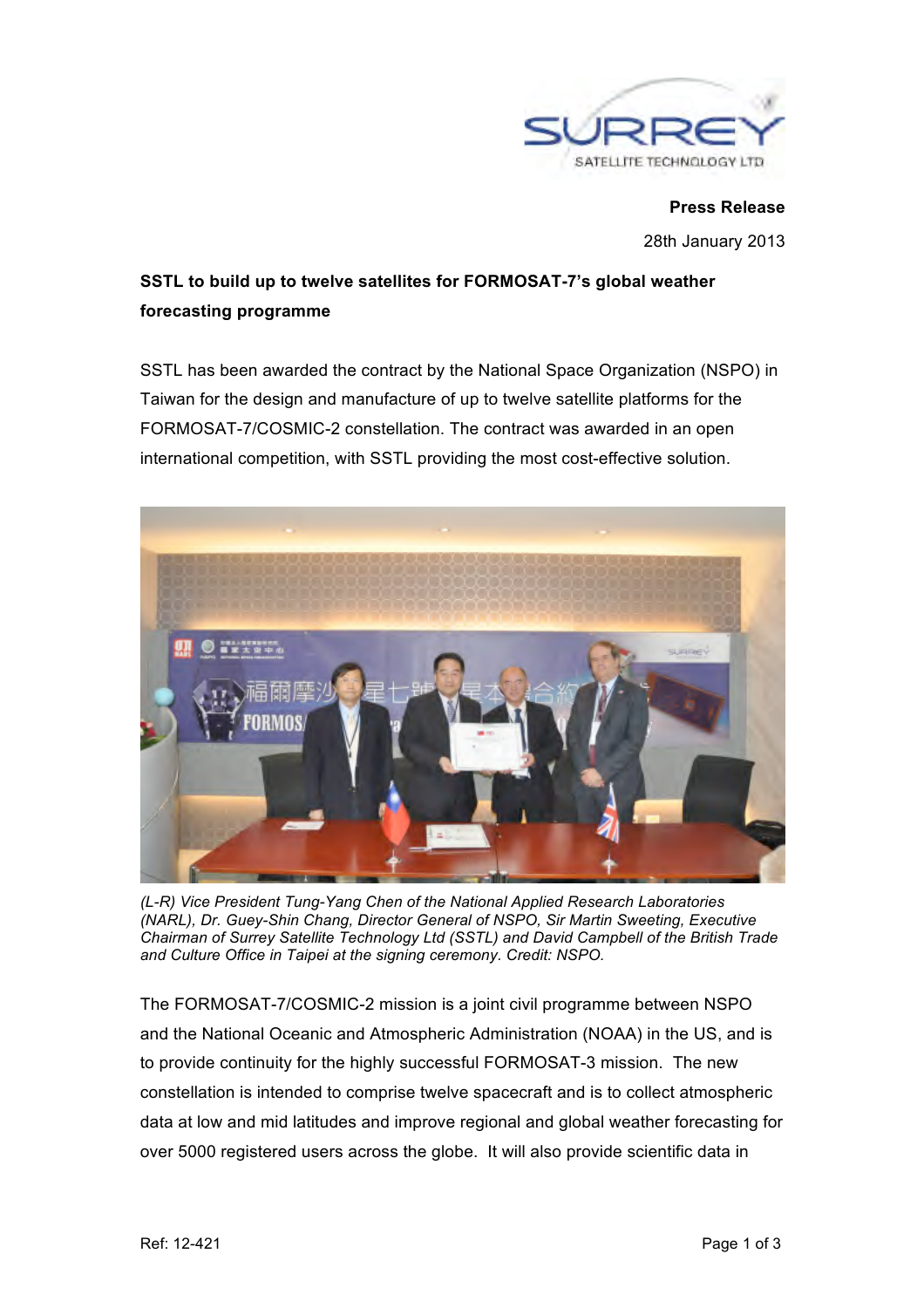

support of climate studies and ionospheric science. Launch of the first six spacecraft in the constellation is being targeted in 2016.

Under the contract, SSTL will design and manufacture satellites for the FORMOSAT-7 programme at its facilities in Guildford, UK, with the payloads being produced by NSPO's partners in the USA. NPSO will be responsible for the integration of the majority of the spacecraft at its facilities in Taiwan. The spacecraft design phase is already underway and SSTL is tailoring a new 200kg platform to the mission requirements.

The FORMOSAT-7 spacecraft is the fifth constellation that SSTL has been involved with, following on from the Disaster Monitoring Constellation, RapidEye, DMC3, and the Galileo FOC.

## **About SSTL**

Surrey Satellite Technology Limited (SSTL) is the world's leading small satellite company, delivering operational space missions for a range of applications including Earth observation, science and communications. The Company designs, manufactures and operates high performance satellites and ground systems for a fraction of the price normally associated with space missions, with 500 staff working on turnkey satellite platforms, space-proven satellite subsystems and optical instruments.

Since 1981 SSTL has built and launched 39 satellites – as well as providing training and development programmes, consultancy services, and mission studies for ESA, NASA , international governments and commercial customers, with its innovative approach that is changing the economics of space.

In 2008 the Company set up a US subsidiary, Surrey Satellite Technology US LLC (SST-US) with facilities in Denver, Colorado to address the United States market and its customers for the provision of small satellite solutions, applications and services. www.sst-us.com